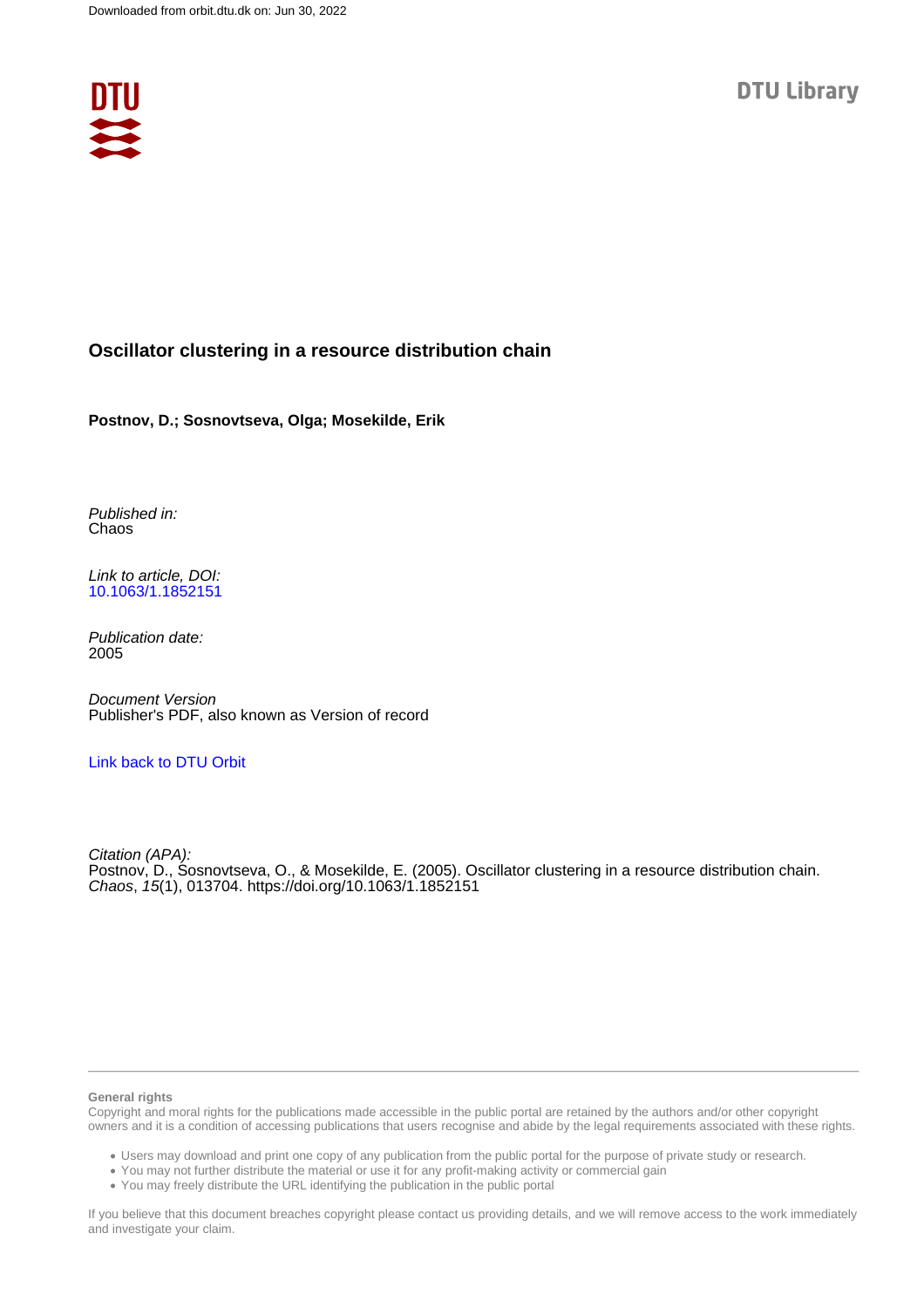# **Oscillator clustering in a resource distribution chain**

Dmitry E. Postnov

*Physics Department, Saratov State University, Astrakhanskaya Str. 83, Saratov, 410026, Russia*

Olga V. Sosnovtseva<sup>a)</sup> and Erik Mosekilde

*Department of Physics, The Technical University of Denmark, 2800 Kgs. Lyngby, Denmark*

(Received 4 August 2004; accepted 7 December 2004; published online 25 February 2005)

The paper investigates the special clustering phenomena that one can observe in systems of nonlinear oscillators that are coupled via a shared flow of primary resources (or a common power supply). This type of coupling, which appears to be quite frequent in nature, implies that one can no longer separate the inherent dynamics of the individual oscillator from the properties of the coupling network. Illustrated by examples from microbiological population dynamics, renal physiology, and electronic oscillator theory, we show how competition for primary resources in a resource distribution chain leads to a number of new generic phenomena, including partial synchronization, sliding of the synchronization region with the resource supply, and coupling-induced inhomogeneity. © 2005 American Institute of Physics. [DOI: 10.1063/1.1852151]

**Synchronization of interacting oscillators is of interest in many areas of science and technology. The purpose of this paper is to investigate the special type of synchronization phenomena that arise in systems of coupled selfsustained oscillators where the interaction takes place via a competition for primary resources. This implies that one can no longer separate the characteristic modes of the individual oscillators from the properties of the coupling network. Our investigation is motivated by an attempt to understand how the distribution of blood in the renal arteriolar network interacts with the pressure and flow regulation of the individual nephron. However, to illustrate the generic aspects of the problem we also discuss examples from electronics and microbiological population dynamics. We show how sharing of resources can lead to coupling-induced inhomogeneity among the oscillators, and how this coupling structure tends to produce anti-phase synchronization.**

## **I. INTRODUCTION**

The classical synchronization paradigm<sup>1,2</sup> considers the interaction of two or more oscillators, each with their own sources of energy, and with the coupling being responsible for the frequency entrainment and mutual amplitude adjustments. Well-studied coupling structures include *local coupling*,<sup>3</sup> where oscillators in a lattice (or some other spatial arrangement) interact with their nearest neighbors, and *glo*bal coupling,<sup>4</sup> in which each oscillator in an ensemble interacts with all other oscillators (or with a mean field produced by these oscillators). The first type of coupling may represent the interaction of heart muscle cells or pancreatic  $\beta$ -cells via gap junctions<sup>5</sup> through which ions and small molecules can pass from one cell to its neighbors. This coupling typically produces waves or pulses that propagate across the interacting units. Global coupling may be realized for a system of coupled electrochemical oscillators<sup>6</sup> or for the metabolic oscillations in a suspension of yeast cells.<sup>7</sup> Typical phenomena associated with this coupling structure are global synchronization, oscillator death through mutual suppression, and various forms of clustering in which the ensemble splits into subgroups of synchronized oscillators, but such that each subgroup maintains its own dynamics. More recently, the study of so-called *small-world networks* has attracted considerable interest. $8,9$  Here, the interaction among the oscillators combine a local coupling with a few (more or less random) long-range connections.

For all off the above coupling structures, the mathematical description assumes that the nonlinear properties of the individual functional unit (i.e., its natural frequency, its resistance to external perturbations and, if accounted for, its inherent source of noise) are governed by the unit's own parameters while the interaction is specified through a separate set of parameters that characterize the coupling structure and interaction strengths. Hence, one can distinguish the natural modes of the individual oscillators from the properties of the coupling network.

However, there is a variety of problems in physics, chemistry, biology, and engineering that cannot be considered within this paradigm, namely such problems where the coupling between the oscillators takes place via the distribution of the energy (or resources) that allows the individual oscillator to maintain its dynamics.

Typical examples, that we shall consider in the present paper include:

- (i) Cascaded electronic oscillator circuits where the oscillators are coupled via a common power supply;
- (ii) microbiological population dynamic systems where pools of interacting species couple via the flow of primary resources; and
- (iii) renal flow and pressure regulation where nephrons in a vascular tree share a common blood supply.

Electronic mail: olga@fysik.dtu.dk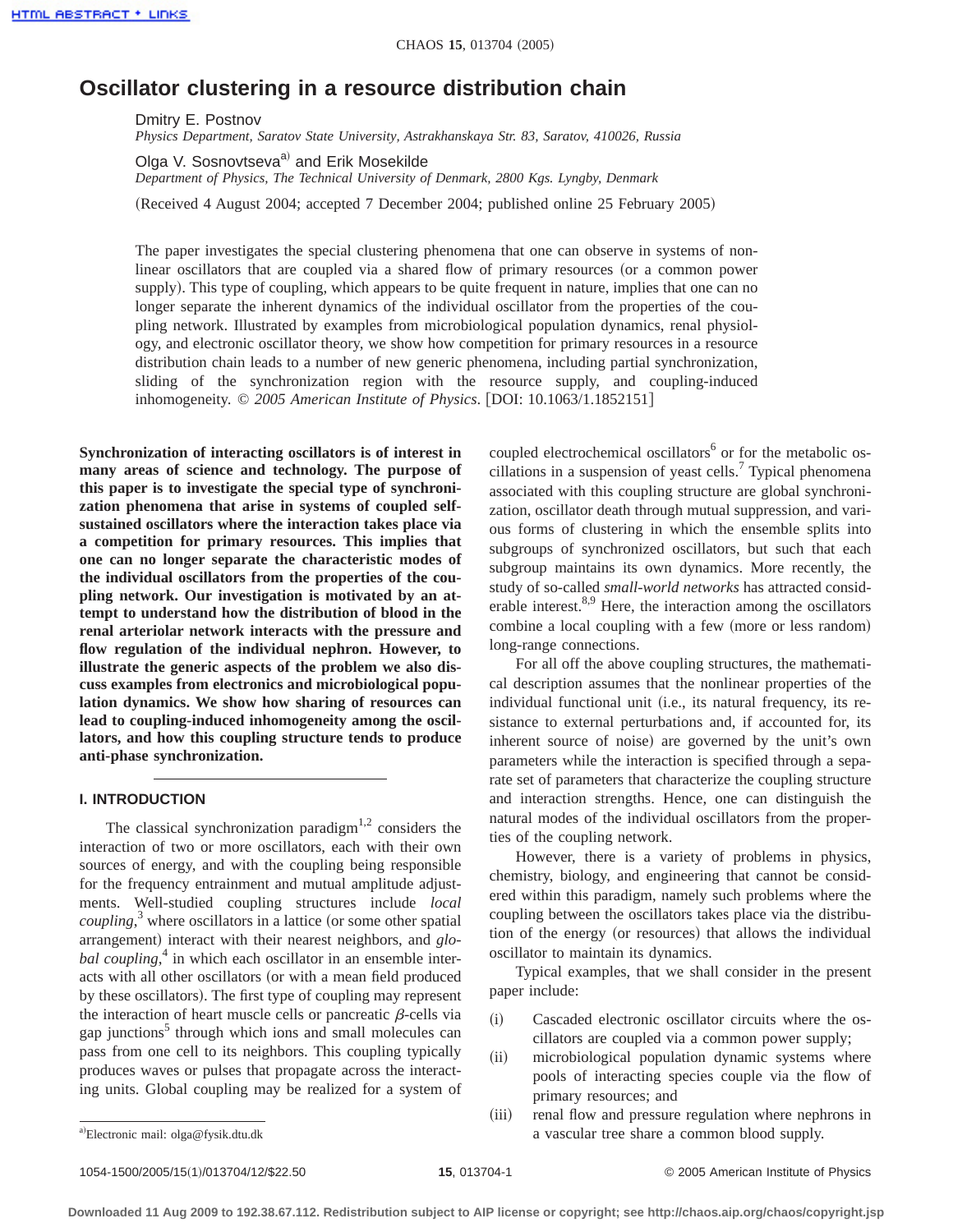Our aim is not to discuss each of these problems in detail but to point to a number of generic phenomena associated with the particular coupling structure and to illustrate the spectrum of different areas where coupling via the distribution of primary resources takes place.

The system of cascaded electronic oscillators is of interest both because the governing equations are wellestablished and because detailed experimental verification of the simulation results are easy to obtain.

Microbiological population dynamics play an important role in many biotechnological industries. The homogeneous, well-controlled bacterial cultures used in modern cheese production, for instance, are often quite sensitive to virus attack, and considerable effort is devoted to the search for more resistant cultures.<sup>11</sup> Based on original investigations by Levin *et al.*,<sup>10</sup> Baier *et al.*<sup>12</sup> formulated a multispecies model of interacting bacteria-virus populations and studied the development of a chaotic hierarchy as the number of bacterial variants increased. A resource distribution chain with several cascaded pools was first considered by Postnov *et al.*<sup>13</sup> They showed how the forcing of one habitant by the variation in substrate concentration in the overflow from the upstream habitant can produce increasingly complicated dynamics and how regions of phase synchronization could arise along the chain. In the present paper, these results will be placed in a more general perspective.

Nephrons are the functional units of the kidney in which urine is formed through a complicated balance of filtration, secretion and (active and passive) reabsorption processes. To protect its function against changes in the arterial blood pressure, the individual nephron disposes of a feedback mechanism (the tubuloglomerular feedback TGF mechanism) that produces a contraction of the afferent arteriole and, hence, a reduction of the incoming blood flow in response to elevated NaCl concentrations in the fluid leaving the nephron. The TGF regulation can generate self-sustained oscillations in the proximal intratubular pressure with a typical period of  $30-40$  s.<sup>14</sup> While for normal rats the oscillations have the appearance of a limit cycle, highly irregular oscillations are observed for spontaneously hypertensive rats. The tubulorglomerular feedback mechanism may be considered as reinforcement of the normal myogenic mechanism by which the smooth muscle cells in the arteriolar wall respond to changes in the transmural pressure.<sup>15</sup>

Nephrons are arranged in a tree structure with the afferent arteriole branching off from a common interlobular artery. This structure allows a change in the blood flow to one nephron to influence the blood flow to all the other nephrons in the tree. Interaction between adjacent nephrons can occur due to vascularly propagated coupling mediated by electrochemical signals and muscular contractions that travel along the arteriolar wall<sup>16</sup> and hermodynamic coupling by which an increased flow resistance in the afferent arteriole leading to one nephron forces a higher blood flow to the neighboring nephrons. Only a few studies of multinephron systems appear to be available.<sup>17</sup> We present a dynamical approach to the description of a vascular-nephron tree.

A typical feature of the considered examples is that the energy (or primary resources) available to the individual sub-



FIG. 1. (a) Circuit diagram and (b) the null-clines for the 2D limit case  $R_{12}=0$ . In the dimensionless model equations (1), *x* represents the voltage *u* across the tunnel diode  $D$ ,  $y$  is the current  $i$  in the inductor  $L$ , and  $z$  is the voltage  $E$  across the capacitor  $C_2$ .

unit (and, hence, its mode of behavior) depends on the energy consumed by all the other oscillators in the system, both with respect to its average value and with respect to its temporal variation (amplitudes and phases). If the system has a cascaded structure, the energy supply tends to decrease along the chain. Hence, the functional units will operate in different regimes and, even if their parameters are identical, their amplitudes and frequencies may differ. Moreover, only a certain group of oscillators within a chain may experience the proper conditions to oscillate and/or synchronize, and this group may shift up and down along the chain depending on the total energy supply. The considered aspects of the problem are different from known examples of synchronized cluster formation in a chain of Rössler systems with gradually varying parameters.<sup>18</sup>

# **II. FORMATION OF SPATIAL OSCILLATORY PATTERNS IN RESOURCE-DEPENDENT SYSTEM**

## **A. Model**

To investigate the typical behavior patterns in a resource consumption chain we need a simple model that mimics the main properties of such a system. Let us consider the electronic circuit with a tunnel diode shown in Fig. 1. Here, the incoming  $I_{\text{in}}$  and outgoing  $I_{\text{out}}$  power supply currents are explicitly taken into account. The voltage *E* plays the role of energy source for the oscillator system containing the elements  $R_3$ ,  $L$ ,  $C_1$ , and  $D$ . Self-sustained oscillations are maintained due to the *N*-shaped characteristics (negative differential resistance) of the diode  $D$ . The oscillation period is determined by the capacitance  $C_1$  and the inductance  $L$ . Capacitor  $C_2$  is introduced to account for possible accumulation of energy by an individual oscillator while the resistor  $R_1$  is responsible for the finite replenishment rate and for losses because of transmission.

Using Kirchhoff's law for the circuit in Fig.  $1(a)$  and introducing the new time variable  $\tau=t/C_1$  we can write down the governing equations in dimensionless form

$$
\begin{aligned}\n\dot{x} &= y - f(x), \\
\varepsilon \dot{y} &= z - yR - x,\n\end{aligned} \tag{1}
$$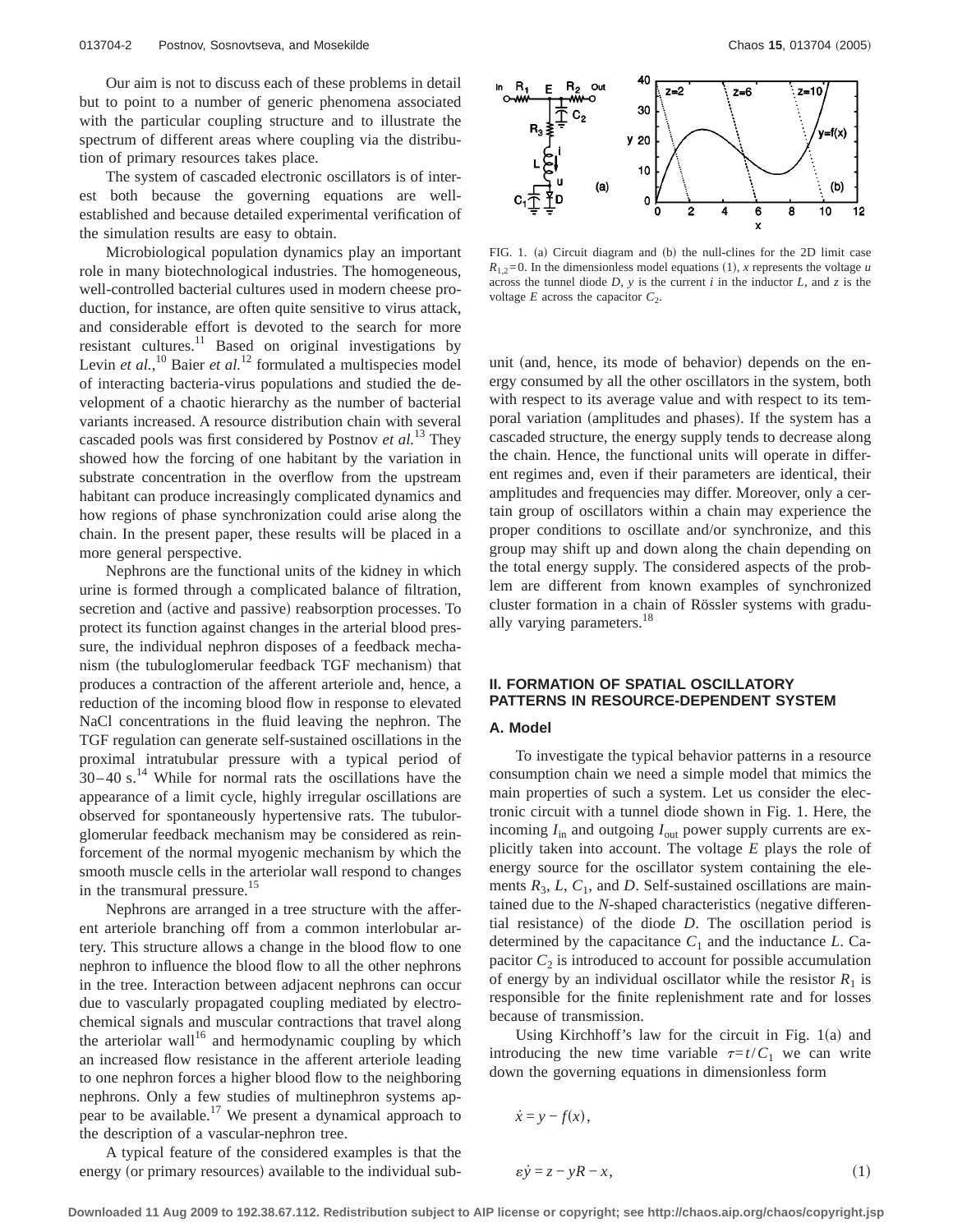$$
\gamma \dot{z} = -y + \frac{1}{r} (e_{\text{in}} - 2z + e_{\text{out}}).
$$

Here,  $\varepsilon = L/C_1$  and  $\gamma = C_2/C_1$ .  $e_{\text{in}}$  and  $e_{\text{out}}$  are potentials in the "in" and "out" points, respectively. Parameters *r* and *R* are dimensionless representations of the resistors  $R_1 = R_2$  and *R*3. Variables *x*, *y*, and *z* correspond to the voltage *u* over the diode, the current *i* through the inductor *L*, and the voltage *E* on the capacitor  $C_2$ , respectively. We assume that  $C_2 \ll C_1$  so that *z* quickly follows variations of *x* and *y*. In the following calculations  $\varepsilon = 0.1$  and  $\gamma = 0.01$ .  $f(x)$  is assumed to be of cubic shape with the nonlinearity chosen in the form:

$$
f(x) = 1/3 + 20x - 5x^2 + x^3/3.
$$
 (2)

In the limit  $r \rightarrow 0$ , one can get  $z = (e_{in} + e_{out})/2$ . Hence, we obtain a 2D oscillator which is similar to the FitzHugh– Nagumo model<sup>19</sup> with *z* as a control parameter. Figure 1(b) illustrates the location of the nullclines in the system. Note that the *x*-nullcline coincides with the  $f(x)$  function. It is clearly seen that for small and large values of *z*, intersection of the nullclines occurs outside of the interval with negative slope of  $f(x)$ , i.e., the equilibrium point is stable. For intermediate values of *z*, there is a couple of Hopf bifurcation points where a stable limit cycle is born, and extinguished.

In order to build a one-dimensional array of such functional units we take

$$
e_{in} = z_{j-1}, \quad e_{out} = z_{j+1}, \quad j = 1 \dots N,
$$

where *j* represents the number of the oscillator, and *N* is the total number of units.  $z_0$  is constant bias voltage, hereafter denoted as  $Z_0$ . Free end of the chain is modeled by  $z_{N+1}$  $=z_N$ .

## **B. Clustering**

Organized in a chain, the units  $(1)$  become globally coupled via variation of the  $z_i$  variables. There is a gradual decrease of the mean value of  $z_i$  along the chain because of the voltage drop across each coupling resistor *r*. Note that the current along the chain splits into two currents at each unit. Thus it decreases along the chain, and the drop of  $z_i$  from unit to unit becomes smaller and smaller.

In the phase space of the whole system, the variation of the mean value of  $z_i$  affects the stability of the global equilibrium state that can be defined from

$$
\dot{x}_j = 0
$$
,  $\dot{y}_j = 0$ ,  $\dot{z}_j = 0$ ,  $j = 1 ... N$ .

The transition from damped behavior to self-sustained oscillations for a particular unit in the chain takes place through an Andronov–Hopf bifurcation in the  $(x_i, y_i)$  phase sub-space. In Fig. 2 the real part for each pair of complexconjugated eigenvalues is plotted against  $Z_0$  for a chain of 10 units  $(1)$ . The third eigenvalue for each subsystem is not shown in the figure since it is strongly negative in the whole range of control parameters. With increasing  $Z_0$  from 4.0, the eigenvalues are seen one by one to cross the imaginary axis and attain positive real values and as  $Z_0$  increases further, again to become negative. According to the number of eigenvalues with positive real part, the dimension of the unstable



FIG. 2. The real part of the equilibrium state eigenvalues  $\lambda_i$  exceeds zero in a certain range of  $Z_0$  (each curve represents one pair of complex-conjugated eigenvalues). The resulting dimension of the unstable manifold  $D_u$  vs  $Z_0$  is shown in the insert.

manifold  $D_u$  of the equilibrium point first raises and then decreases with increasing  $Z_0$  (insert in Fig. 2).

From a physical point of view, these results imply the *possibility* of  $D<sub>u</sub>/2$ -mode self-sustained dynamics in the whole system. In spite of the fact that we can not formally assign a given pair of eigenvalues to a specific unit of the chain, it is clear that the first pair of eigenvalues crossing zero should be related to the first unit in a chain that receives the necessary energy input from  $Z_0$ . Similarly, the subsequent crossings of zero by different pairs of eigenvalues represent the subsequent transitions of oscillatory units from the damped state to self-sustained dynamics, or *vice versa*. This is the basis for the formation of a group of units along the chain, that we call an *oscillatory cluster*.

Let us now consider what happens in a longer chain of 50 units in terms of amplitudes of oscillations. In Fig. 3, the



FIG. 3. With increasing  $Z_0$ , the oscillatory cluster changes its position along the chain and varies slightly in size. Parameters are fixed at *r*=0.001, *R*  $=0.05, \ \varepsilon = 0.1, \text{ and } \gamma = 0.001.$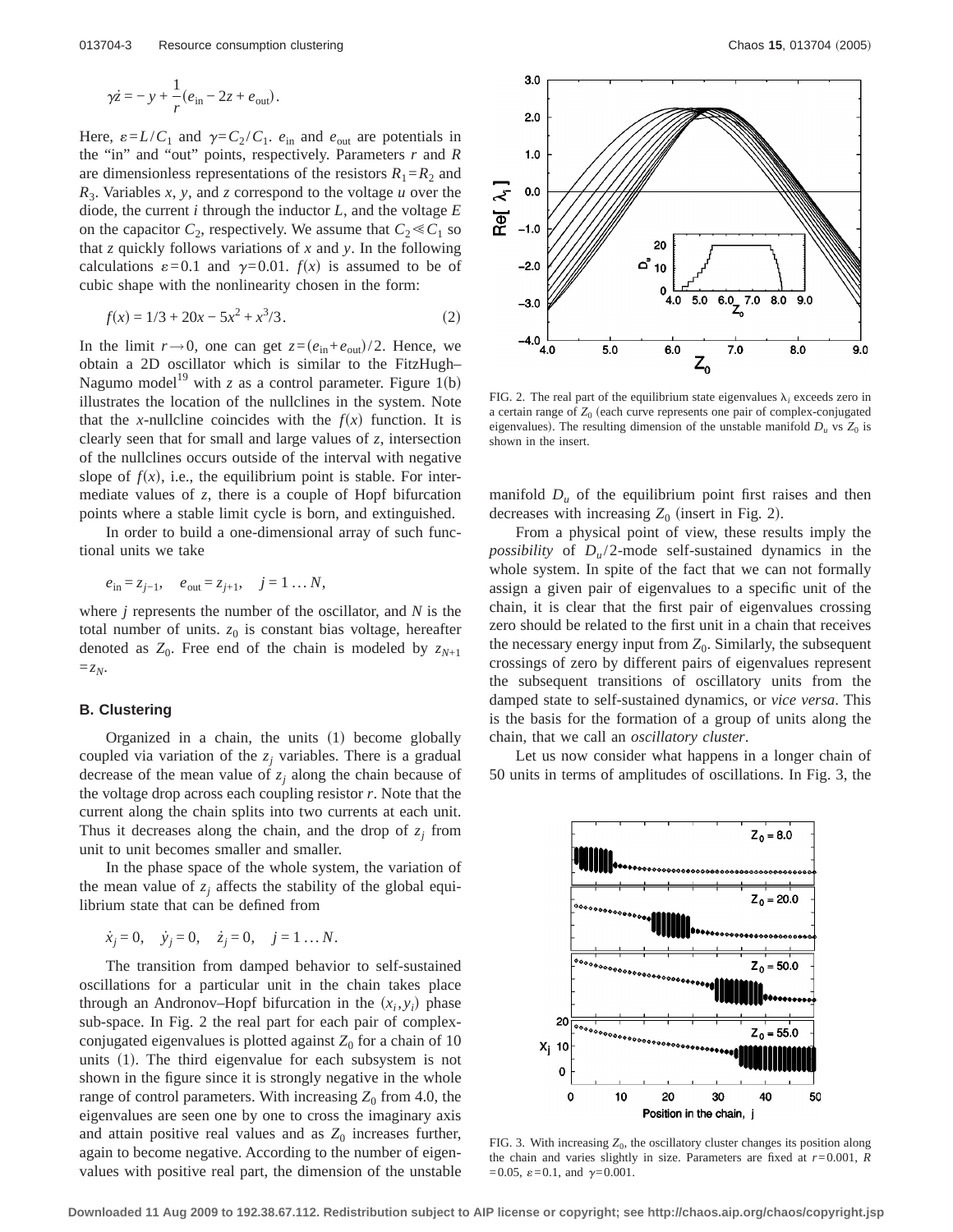

FIG. 4. The position and size of the oscillatory cluster are given by the gray region for different  $Z_0$  values (at  $r=0.001$ ), and by the hatched region for different *r* values (at  $Z_0$ =30). Other parameters are fixed at  $R$ =0.05,  $\varepsilon$  $=0.1$ , and  $\gamma = 0.001$ .

 $x_i$  variable of each unit is plotted against its position in the chain for different voltages  $Z_0$  of the power supply. For relatively small voltages  $(Z_0=8.0)$ , the first 8 units display oscillations of considerable amplitude. For the next units, the mean value of  $z_i$  is not sufficient to support self-sustained dynamics.

For a larger value of the voltage  $(Z_0=20.0)$ , inspection of the figure shows that the first 16 units no longer display significant temporal variations of  $x_i$  because the high mean value of  $z_i$  places the individual unit in a damped state according to Fig. 1(b). The next 8 units demonstrate selfsustained dynamics while the rest are in a damped state. With increasing  $Z_0$  ( $Z_0$ =50), the oscillating group shifts towards the end of chain and grows in size. Thus, we observe an oscillatory cluster shifting upstream or downstream the chain with variation of the energy source parameter  $Z_0$ . When approaching the low-voltage end of the chain, the cluster becomes fairly large before it completely disappears at  $Z_0$  $\approx$  59.

While  $Z_0$  defines the maximal level of  $z_i$  for units in the chain, the parameter *r* affects the voltage drop from unit to unit. Hence, *r* can also influence the position and size of the oscillatory cluster. Figure 4 reveals the relation between the variations of  $Z_0$  and  $r$ . In both cases, the size of the cluster remains relatively stable until the end of the chain is reached. Here the cluster becomes significantly longer before it disappears. This can partly be explained by the decreasing voltage drop per oscillator along the chain. When the cluster is located in the middle of a chain, the tailing oscillators consume electric power even though they are in a damped state. This produces an additional voltage drop and reduces the cluster size. Closer to the end of chain, the cluster has less "silent" energy consumption. The voltage drop from one unit to the next decreases, and the cluster length grows.

# **C. Intra-cluster synchronization**

With the emergence of a cluster of oscillatory, identical units, one might expect to observe synchronized behavior for the globally coupled identical oscillators. However, inspection of the cluster reveals a completely different situation.



FIG. 5. (a): The distribution of oscillation periods  $T$  inside the cluster is preserved, while the whole cluster moves with the variation of  $Z_0$ . *k* represents the relative position within the cluster. At  $r=0.001$ ,  $R=0.05$ ,  $\varepsilon=0.1$ , and  $\gamma = 0.001$ . (b) *T* vs *z* dependence for the individual oscillatory unit reveals the origin of intra-cluster period distribution.

Figure  $5(a)$  shows how the mean period of oscillations is distributed along the cluster for different values of the voltage  $Z_0$ . In this figure  $k=1$  is assigned to the first oscillator with self-sustained dynamics in the chain. Thus, different positions along the chain correspond to different curves in Fig.  $5(a)$ . This allows us to compare the spatio-temporal structure of clusters for different values of the control parameter. It is remarkable that the period distribution maintains its form. For all the values of  $Z_0$  shown there are two oscillators with longer periods close to the beginning and the end of the cluster, and there is a clear minimum of the oscillation period near the center of the cluster. Both the first and the last oscillators in the cluster also display relatively low oscillation periods.

To explain the particular shape of the intra-cluster period distribution, we calculate how the period depends on the *z* value for an individual system (1) in the limit  $r\rightarrow 0$ . The results are given in Fig.  $5(b)$ . The period distribution along the cluster clearly follows the behavior of an individual unit with decreasing *z*. The observed structure is the result of the drop in  $z_i$  from unit to unit, combined with the variation of  $f(x)$  in the region of differential negative resistance.

Hence, in spite of the presence of a coupling between all cluster units, synchronization is not observed due to a *coupling-induced frequency mismatch* between the oscillators. For small values of *r* the frequency mismatch vanishes together with the drop of  $z_i$  from one oscillator to the next. However, the coupling vanishes too. The larger *r* is, the stronger the coupling will be, but at the same time the frequency mismatch becomes more pronounced between two neighboring units. Together this results in an asynchronous intra-cluster behavior in the considered parameter range.

As observed in Fig.  $5(b)$ , the maximal possible period drop between two units is not greater than  $\Delta T \approx 0.53$  corresponding to the difference between the top and bottom points of the curve. Thus, the coupling-induced mismatch is limited to about 20%, while the coupling strength can be increased by an appropriate choice of control parameters. Let us select  $R=0.01$  and  $r=0.02$ . This provides a strong drop of  $z_i$ , and the oscillatory cluster consists mostly of just two units. The cluster position and operating regimes are schematically given in Fig. 6 together with representative phase plots. The synchronized pairs of oscillator units are given in gray, while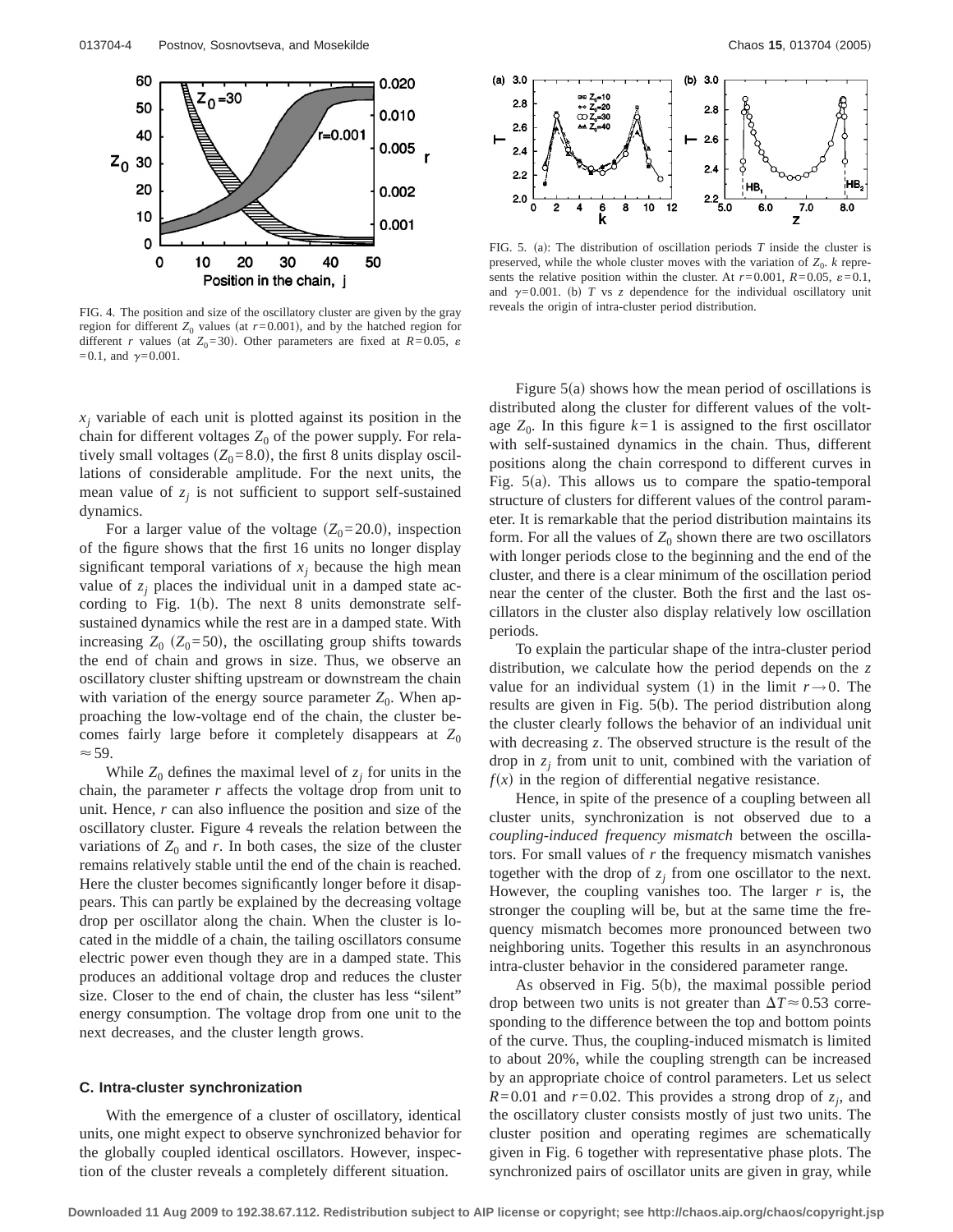

FIG. 6. Small-sized clusters exhibit different synchronous or asynchronous patterns with varying  $Z_0$  for strong interaction along the chain  $(r=0.02, R)$  $=0.01$ ,  $\varepsilon = 0.1$ , and  $\gamma = 0.001$ ). Gray areas denote synchronized behavior, and hatched areas denote asynchronous dynamics.

asynchronous behavior is denoted by hatched regions. For higher values of  $Z_0$  the oscillatory cluster moves out of the chain to the right.

For some intervals of  $Z_0$  (e.g.,  $Z_0$  $\in$  [10.4,11.2], [12.2,12.8]), oscillations in clusters of 2 or 3 units are synchronized with a phase lag between two neighboring units as shown in the inserts. Note, that the phase lag in the two-unit cluster increases with  $Z_0$ , and the cluster passes through the anti-phase state somewhere in the middle of the  $Z_0$  interval for synchronous behavior. For the two-unit cluster there is a clear explanation: When only two units in the chain display self-sustained dynamics, the influence of other units can be considered as a shift of control parameters. Hence, we have a system of two oscillators coupled in a competitive way that typically leads to anti-phase synchronization. Together with the coupling induced frequency mismatch this provides anti-phase rather than in-phase synchronization. At some value of  $Z_0$  we find the most balanced regime (minimal frequency mismatch), and the synchronization regime becomes anti-phase. The insert for the  $Z_0$ =16.8 shows that there is also synchronization at various rational frequency ratios.

At some values of  $Z_0$  the cluster changes its position. Such a translation is typically accompanied by an extension of the cluster to 3 units and a desynchronization between two or all three involved units (see the bottom insert in Fig.  $6$ ). When the first or last element of a cluster passes through the Hopf bifurcation point  $[Fig. 5(b)]$ , the coupling-induced frequency mismatch can be strong enough to desynchronize the intra-cluster behavior. We can thus conclude that:

- (i) Although the chain units are originally identical, the resource drop along the spatial coordinate introduces variations of the operating point and, hence, a frequency mismatch between neighboring units;
- (ii) in the case of weak coupling, the cluster elements are generally out of synchrony, and the period distribution along the cluster follows the curve of period vs energy supply for the individual oscillatory unit. The resulting intra-cluster period/frequency distribution preserves its structure as the cluster moves along the chain with variation of the bias voltage. Due to the competitive nature of the coupling, there is a tendency for anti-phase synchronization;
- (iii) for strong enough coupling, intra-cluster synchronization is typical. However, shifts of the cluster position are accompanied by desynchronization of the cluster elements.

#### **III. BIOLOGICAL EXAMPLES**

#### **A. Microbiological oscillators**

To explore how cluster formation manifests itself in a very different system we consider a microbiological chain of interacting bacteria and viruses. Being coupled via the flow of nutrition, such a population model fits well with the ideas of spatial development and damping of self-sustained dynamics.

#### **1. Model**

Our analysis considers a one-dimensional array of population pools as originally introduced by Postnov *et al.*. 13 Each pool is the habitat for a three-variable predator-prey system, consisting of bacteria, infected bacteria, and viruses, represented in the equations by their concentrations  $B_i$ ,  $I_i$ , and  $P_i$ , respectively ( $i$  denotes the pool number). Nutrition balance of inflow, outflow, and consumption provides a fourth equation for the substrate concentration *Si* . Altogether this leads to the following set of coupled differential equations

$$
\frac{dB_i}{dt} = \frac{\nu B_i S_i}{S_i + K} - \rho B_i - \alpha \omega P_i B_i,
$$
\n(3)

$$
\frac{dI_i}{dt} = \alpha \omega B_i P_i - \rho I_i - I_i / \tau,
$$
\n(4)

$$
\frac{dP_i}{dt} = \phi - P_i \rho - \alpha B_i P_i - \alpha I_i P_i + \beta I_i / \tau,
$$
\n(5)

$$
\frac{dS_i}{dt} = \rho(S_{i-1} + \sigma_i) - \rho S_i - \frac{\gamma \nu B_i S_i}{S_i + K},\tag{6}
$$

where the term  $\nu B_i S_i / (S_i + K)$  in the first and fourth equations describes standard Monod kinetics for bacterial growth. The Michaelis–Menten constant *K* represents the concentration of nutrients at which the growth rate is reduced to half its maximal value, and each cell division is assumed to be associated with a resource consumption  $\gamma$ . For all variables, negative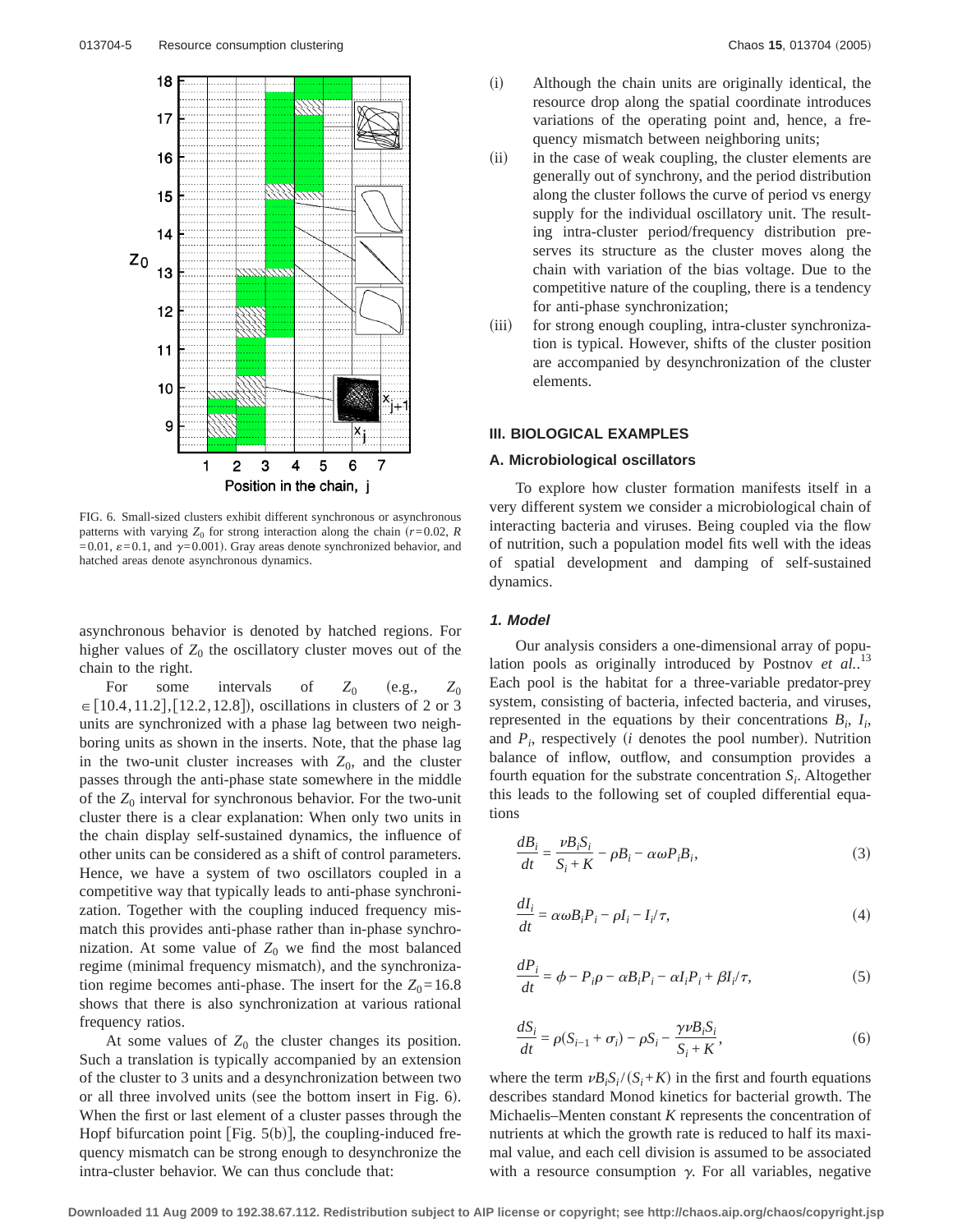

FIG. 7. Overview of the behavior of a chain of 20 population pools: Diagram of dynamical regimes (left panels) and variance of bacterial concentrations for selected  $\sigma$  values (right panels). *i* is the pool number along the chain and  $\sigma_i$  the concentration of the local nutrient supply. (a) and (b) lateral nutrition:  $\sigma$  is assumed to be the same for all pools;  $(c)$  and  $(d)$  upstream nutrition:  $\sigma_1$ >0,  $\sigma_i$ =0, *i*=2,3,4, ...20.

terms proportional to  $\rho$  in the governing equations reflect the washing out from the habitat. According to our assumptions, however, only nutrients will be transmitted to the next pool. Infection of bacteria by viruses is described by the term  $\alpha \omega B_i P_i$  in (3) and (4). Here,  $\alpha$  is the kinetic rate constant, and  $\omega$  is the probability that a virus particle successfully infects a cell, once it has affixed to its surface. The  $I_i/\tau$  term in  $(4)$  and  $(5)$  describe a lytic response to the virus attack where, after a latent period  $\tau$  of the order of 30 min, the infected cell bursts and releases an average of  $\beta$  new viruses. Note, the term  $-\alpha I_i P_i$  in (5) represents unsuccessful virus attacks on already infected cells. Coupling between the pools takes place only through the flow of nutrients with a total incoming rate of  $\rho(S_{i-1} + \sigma_i)$ , an outflow of  $-\rho S_i$ , and a consumption in the habitat of  $\gamma \nu B_i S_i / (S_i + K)$ . For the first habitat,  $S_{i-1}$ ≡  $S_0$  is assumed to be zero.  $\sigma_i$  represents a possible lateral nutrition source for the *i*th habitat.

The parameter values that we have applied in the present analysis correspond to the values used in our previous studies:<sup>12</sup>  $\nu$ =0.024 min<sup>-1</sup>, *K*=10  $\mu$ g/ml,  $\tau$ =30 min,  $\omega$ =0.8,  $\gamma$ =0.01 ng,  $\beta$ =100. These values are also in general agreement with the experimental values obtained by Levin *et al.*<sup>10</sup> for particular strains of bacteria and viruses. The concentrations  $B_i$ ,  $I_i$ , and  $P_i$  will be specified in units of 10<sup>6</sup>/ml. Hence, we have used a value of  $\alpha=10^{-3}$  ml/min (as compared with the value  $\alpha=10^{-9}$  ml/min applied by Baier *et*  $al.$ <sup>12</sup>).

Like many other ecological models, our system involves positive feedback mechanisms related to the replication of bacteria and viruses. There are nonlinear constraints associated both with the bacterial growth rate and with the infection rate, and there is a delay associated with replication of the viruses. The rate of dilution is a main determinant of dissipation in the system. In the absence of viruses, the single pool model displays an equilibrium point

$$
B_0 = \frac{1}{\gamma} \left( \sigma - \frac{\rho K}{\nu - \rho} \right), \quad S_0 = \frac{\rho K}{\nu - \rho}, \tag{7}
$$

in which the rate of bacterial growth balances the wash out. For dilution rates  $\rho > \rho_c = \sigma \nu/(K+\sigma)$ , only the trivial equilibrium point  $B_1=0$ ,  $S_1=\sigma$  exists.

As  $\rho$  is reduced below  $\rho_c$ , the equilibrium population of bacteria starts to increase. At the beginning, the cell concentration is still too small for an effective replication of viruses to take place, and the virus population remains nearly negligible. As the dilution rate continues to decrease, however, the virus population grows significantly. The model then undergoes a Hopf bifurcation, and the system starts to perform self-sustained oscillations.

#### **2. Spatial dynamics**

Depending on the population sizes attained in the upstream habitats, different degrees of depletion of the nutrient concentration will occur, and as the surplus resources continue to flow into the next habitat, this population pool will be modulated by a temporal nutrient supply that depends on the type of dynamics realized in the former pool.

Along the chain there will be a net consumption of resources. However, different choices of the surplus nutrient supply  $\sigma_i$  along the chain allow us to simulate different patterns of growth dynamics. Below we consider two important cases: Lateral nutrition [Figs. 7(a) and 7(b)] and afferent nutrition [Figs. 7(c) and 7(d)]. The dilution rate is assumed to be  $\rho$ =0.003/min, and the nutrient concentration is specified in  $\mu$ g/ml.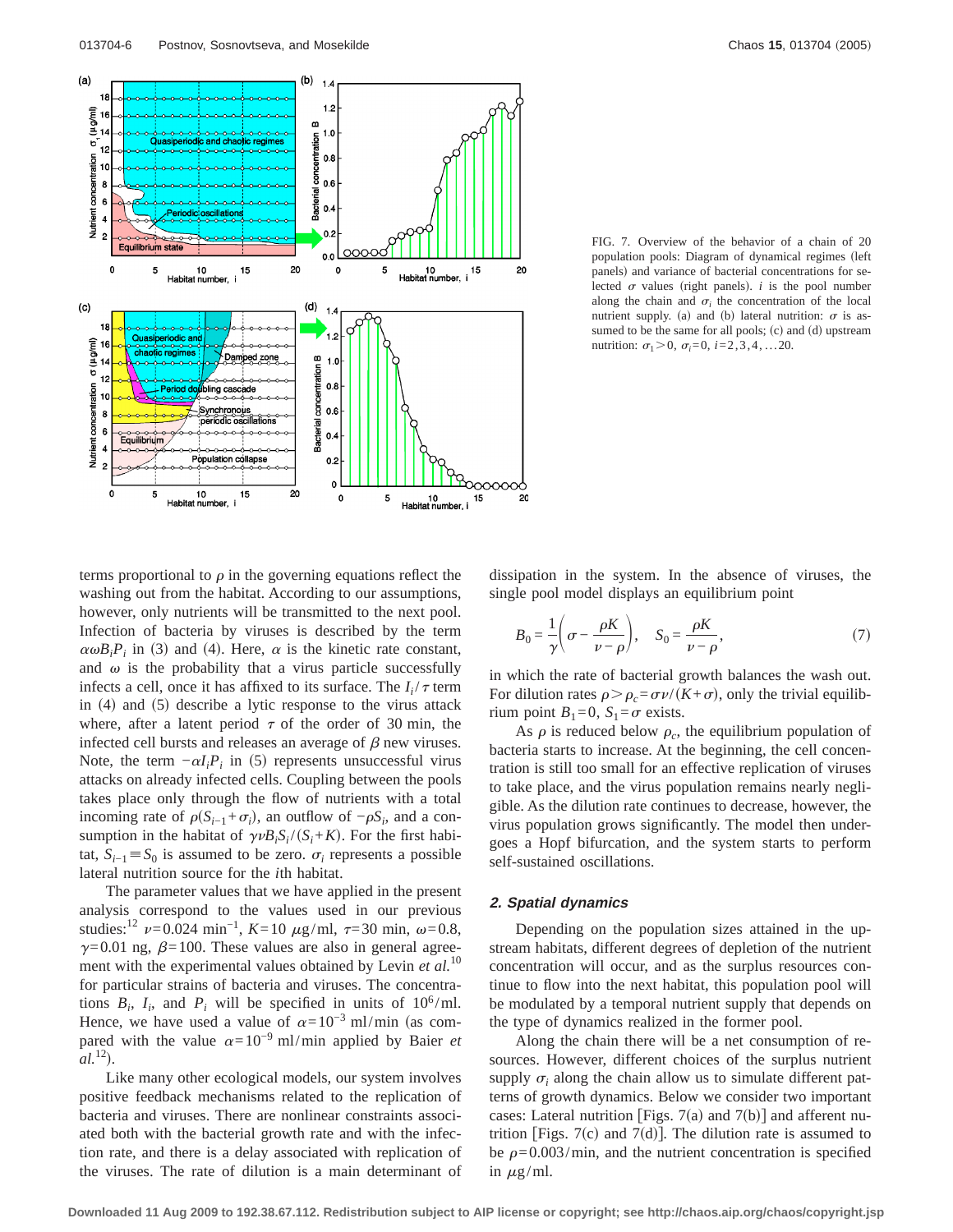In the first case, the choice of equal values of  $\sigma_i = \sigma$ , *i*  $=1,2,3...$  provides a separate influx of resources to each habitat. For low values of  $\sigma$ , the system attains a stable equilibrium state that extends along the entire chain. As the nutrient supply is increased, starting in the downstream end of the chain, habitat after habitat begins to perform selfsustained oscillations. There is an interval where all habitats from a given number and up execute a synchronous periodic behavior. As  $\sigma$  is further increased, the downstream habitats begin to show quasiperiodic, chaotic and higher order chaotic behaviors of increasing complexity, and only the intermediate or first pools perform simple periodic oscillations. For  $\sigma$  > 7  $\mu$ g/ml, only the motion of the first habitat remains periodic. Figure  $7(b)$  shows the variation of the bacterial concentration *B* along the chain for  $\sigma = 2.0 \mu g/ml$ . It is clearly seen that the first 5 pools reach an equilibrium state at very low *B* values. The bacterial populations survive here, but the concentrations are not high enough to generate selfsustained oscillations. Oscillatory behavior with increasing amplitude (gray lines indicate the variance of  $B_i$ ) is observed starting from the 6th habitat. Pools from 6 to 10 form a cluster with synchronized periodic oscillations. With gradually increasing resources, oscillations become chaotic in the 11th habitat and maintain this dynamics till the last, 20th, habitat.

A second interesting case is afferent nutrition where there is a single source of nutrition to the first habitat  $[Figs.$  $7(c)$  and  $7(d)$ ]. Since each bacterial population consumes part of the incoming resources, the concentration decreases along the chain. Thus, for some habitat the available resources will not suffice to support self-sustained oscillations. However, the modulation of *S* may still be propagated with the flow providing an oscillatory forcing for habitats in the rest chain. In this case, one can observe a limited region of selfsustained oscillations along the chain [Fig.  $7(c)$ ].

For low values of  $\sigma_1$ , a number of habitats at the beginning of a chain may be able to attain fairly high levels of bacterial concentration. However, these concentrations are not sufficient to produce self-sustained dynamics in interaction with the viruses. As more and more of the resources are consumed along the chain, the bacterial populations collapse  $(B<sub>i</sub> \approx 0)$ . At  $\sigma_1 = 7.024 \mu g/ml$  the first population reaches the point of Hopf bifurcation and self-sustained dynamics arises in the chain. Since the variation of the natural frequency is weak and the coupling strength (proportional to modulation depth of resources flow) is quite high, one observes synchronization in the group of habitats that display self-sustained dynamics.

Further increase of  $\sigma_1$  to 10.0–12.0  $\mu$ g/ml reveals a different pattern where only the first two habitats maintain the regime of synchronous regular oscillations, while perioddoubled regimes and the development of chaos can be observed further downstream.

Finally, for  $\sigma_1$  > 16.0  $\mu$ g/ml only the first habitat shows regular oscillations (because this is the only possible oscillating regime for an individual system), while the subsequent are in a chaotic state. The case  $\sigma_1=18.0 \ \mu g/ml$  is illustrated in Fig.  $7(d)$ . By virtue of the resource consumption along the chain, the self-sustained chaotic behavior dies out after the 10th habitat. However, the next three habitats display some intermediate dynamical patterns, representing neither the self-sustained regime nor the population collapse. We can describe these states in terms of chaotic forcing across the Hopf bifurcation point for the individual system. Thus, such habitats switch chaotically between a self-sustained regime when the nutrition amount temporarily is high enough, and a damped state. In Fig.  $7(d)$  habitats 11, 12, and 13 display low, but finite amplitudes of variation in the bacterial concentrations. All downstream habitats are in the population collapse regime  $(B<sub>i</sub> \approx 0)$ .

Let us summarize some of the main findings:

- (i) Rising or declining resource concentrations along the chain of habitats can generate limited-sized clusters with self-sustained dynamics while other habitats are in the collapsed state;
- (ii) inside such clusters, subclusters with different behavior (steady state, regular synchronous oscillations, or chaotic behavior) can be detected. Note that chaotic regimes can also be synchronous or asynchronous as described by Postnov *et al.*; 13
- (iii) there is an intermediate operating regime arising via periodic or chaotic modulations of the individual system across a Hopf bifurcation point.

### **B. Renal autoregulation**

While a chain of microbiological habitats provides a one-way coupling between the oscillators, the next example involve more complicated distribution network associated with an asymmetric but global coupling through the sharing of blood flow in a nephronic system.

The blood filtration in kidney is processed with a large number of sub-units (nephrons) connected to a complex branching structure of vessels called the *preglomerular vascular tree* with an inhomogeneous distribution of arteriolar lengths, nephron parameters, etc.<sup>20</sup> Since the individual nephron is known to operate in a regime of self-sustained oscillations with the arterial pressure being a control parameter, the coupled nephrons can be considered in the framework a resource distribution system.

#### **1. Vascular-nephron model**

In order to examine the typical mechanisms associated with a structure of preglomerular vascular tree we consider a simplified vascular network that allows us to made conclusions about the main operating regimes and the transitions between these regimes with varying parameters.

Our model for the vascular-nephron tree consists of a set of afferent arterioles branching off from a single interlobular artery as shown schematically in Fig. 8. The vascularnephron tree structure is described in terms of the lengths of the arteriolar and arterial branches together with their hemodynamic resistances. It is assumed that the glomerulus of each nephron is connected to the corresponding branching point via an arteriole of length  $L_i^g$ , and of hemodynamic resistance  $R_i^g$ ,  $i=1...12$ . The arterial pressure  $P_a$  to be used in the model of individual nephron now becomes the driving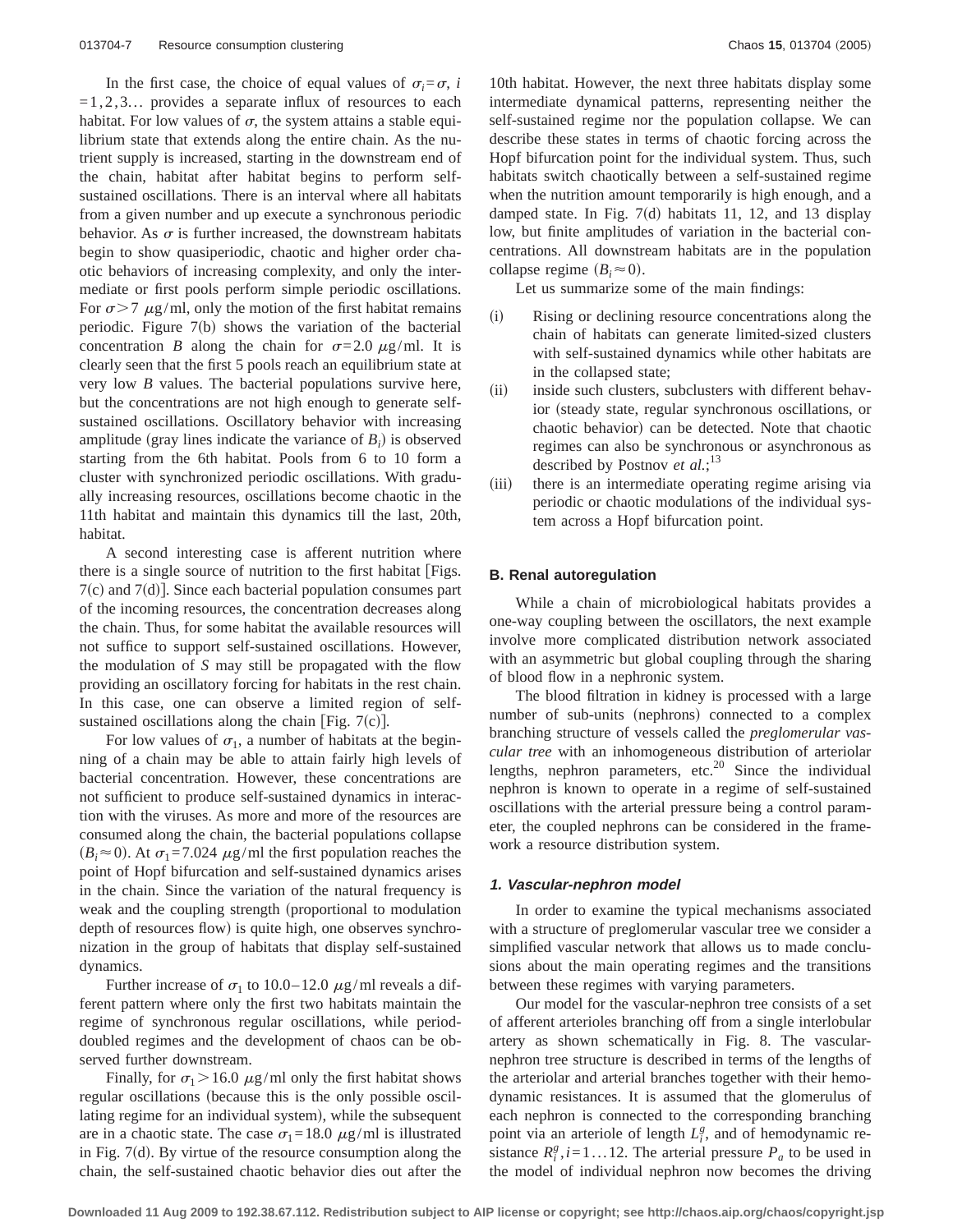

FIG. 8. Left: Sketch of vascular-nephron tree including the interlobular artery, the afferent arterioles and the glomeruli. Right: Oscillation amplitude as a function of arterial pressure and position of the branching point along the vascular tree.

blood pressure at the given branching point  $P_j^b$ ,  $j, k=2, \ldots, 7$ . Connection between the branching points is described in terms of branch lengths  $L_{jk}^b$  and their hemodynamic resistances  $R_{jk}^b$  *j*=1...7. The same approach is used to describe the connection of branching point 1 to the terminal points with the constant pressure values  $P_{\text{in}}$  and  $P_{\text{out}}$ . This part of the vascular-nephron tree imitates the connection of the tree to higher-level arteries. To describe a drop of blood pressure along the vascular-nephron tree the transient time for blood pressure distribution over all branching points is assumed to be much smaller than the characteristic time scale for the TGF regulation in the nephrons. In other words, the elasticity parameter of the arteriolar walls is considered to be so high that we can neglect time delays in the pressure evolution. With this approach we can calculate the static pressure distribution for any state of connected nephrons using linear algebraic equations written for each branching point. An example of such an equation for the 6th branching point of the vascular-nephron tree (Fig. 8) reads:

$$
\frac{P_5^b - P_6^b}{R^b} - \frac{P_6^b - P_7^b}{R^b} + \frac{P_3^g - P_6^b}{R_3^g} + \frac{P_4^g - P_6^b}{R_4^g} = 0.
$$
 (8)

Here,  $P_3^g$  and  $P_4^g$  represent the blood pressure in the glomerulus of 3th and 4th nephron.  $P_5^b$ ,  $P_6^b$ , and  $P_7^b$  represent the blood pressure in the 5, 6, and 7th branching point, respectively.  $R^b$  denotes the hemodynamic resistance between 6th and 7th branching points. This resistance is assumed to be the same for all branches.  $R_3^g$  and  $R_4^g$  are the hemodynamic resistances to 3th and 4th nephron, respectively. Note that  $R_3^g$ and  $R_4^g$  are not constant because it includes the resistance of an active part of an afferent arteriole.

Equations of this type for the all branching points are obviously interdependent and, hence, produce a global *hemodynamic coupling* among nephrons in the vascular-nephron tree. The strength of this coupling is generally increasing with  $R_{kj}^b$ , but decreasing with increasing  $R_i^g$ .

Neighboring nephrons can also influence one another through a vascular propagated electrical (electrochemical) signal. To account for this mechanism, the total activation potential for  $k$ <sup>th</sup> nephron in Eq.  $(12)$  is assumed to be the sum of contributions from all other nephrons in the tree. Moreover, the electrical activation potentials are assumed to propagate along the vascular wall with an exponential decay.

In this way, the vascular propagated interaction is delivered to each nephron as an additional part of its activation potential  $\Psi$ :

$$
\Delta \Psi = \sum_{i=1, i \neq k}^{N} \Psi_i \exp(-\gamma (L_{ji} + L_k^g)), \qquad (9)
$$

where  $j$  is the number of the branching point to which the considered nephron with number *k* is connected. The matrix  $L_{ii}$  contains the lengths from a given branching point *j* to all nephrons  $i = 1...N$ , and  $L_k^g$  is the length from the given nephron to the connected branching point.

Each individual nephron may be described by the following model: $22,23$ 

$$
\dot{P}_t = \frac{1}{C_{\text{tub}}} \{ F_f(P_t, P_a, r) - F_{\text{reab}} - F_H \},\tag{10}
$$

$$
\dot{r} = v_r,\tag{11}
$$

$$
\dot{v}_r = \frac{1}{\omega} \{ P_{\text{av}}(P_r, P_a, r) - P_{\text{eq}}(r, \Psi(X_3, \alpha), T) - \omega dv_r \}, \quad (12)
$$

$$
\dot{X}_1 = F_H - \frac{3}{T} X_1,\tag{13}
$$

$$
\dot{X}_2 = \frac{3}{T}(X_1 - X_2),\tag{14}
$$

$$
\dot{X}_3 = \frac{3}{T}(X_2 - X_3). \tag{15}
$$

The first equation determines the pressure variations in the proximal tubule in terms of the in and outgoing fluid flows where  $F_f$  is the single-nephron glomerular filtration rate, reabsorption in the proximal tubule  $F_{\text{reab}}$  is assumed to be constant,  $F_H$  is the flow into the loop of Henle, and  $C_{\text{tub}}$  is the elastic compliance of the tubule.

The following two equations describe the dynamics associated with the flow control in the afferent arteriole. Here, *r* represents the radius of the active part of the vessel and *v<sup>r</sup>* is its rate of increase. *d* is a characteristic time constant describing the damping of the oscillations,  $\omega$  is a measure of the mass density of the arteriolar wall, and  $P_{av}$  denotes the average pressure in the active part of the arteriole.  $P_{eq}$  is the value of this pressure for which the arteriole is in equilibrium with its present radius and muscular activation  $\Psi$ . The expressions for  $F_f$ ,  $P_{\text{av}}$ , and  $P_{\text{eq}}$  involve a number of algebraic equations that must be solved along with the integration of Eqs.  $(10)–(15)$ .

The remaining equations in the single-nephron model represent the delay *T* in the TGF regulation. For a more detailed explanation of the model and its parameters see, e.g., Ref. 21.

Thus the mathematical model of vascular-nephron tree we investigate consists of: (i) 12 sets of coupled ODEs describing individual nephrons, (ii) a set of linear algebraic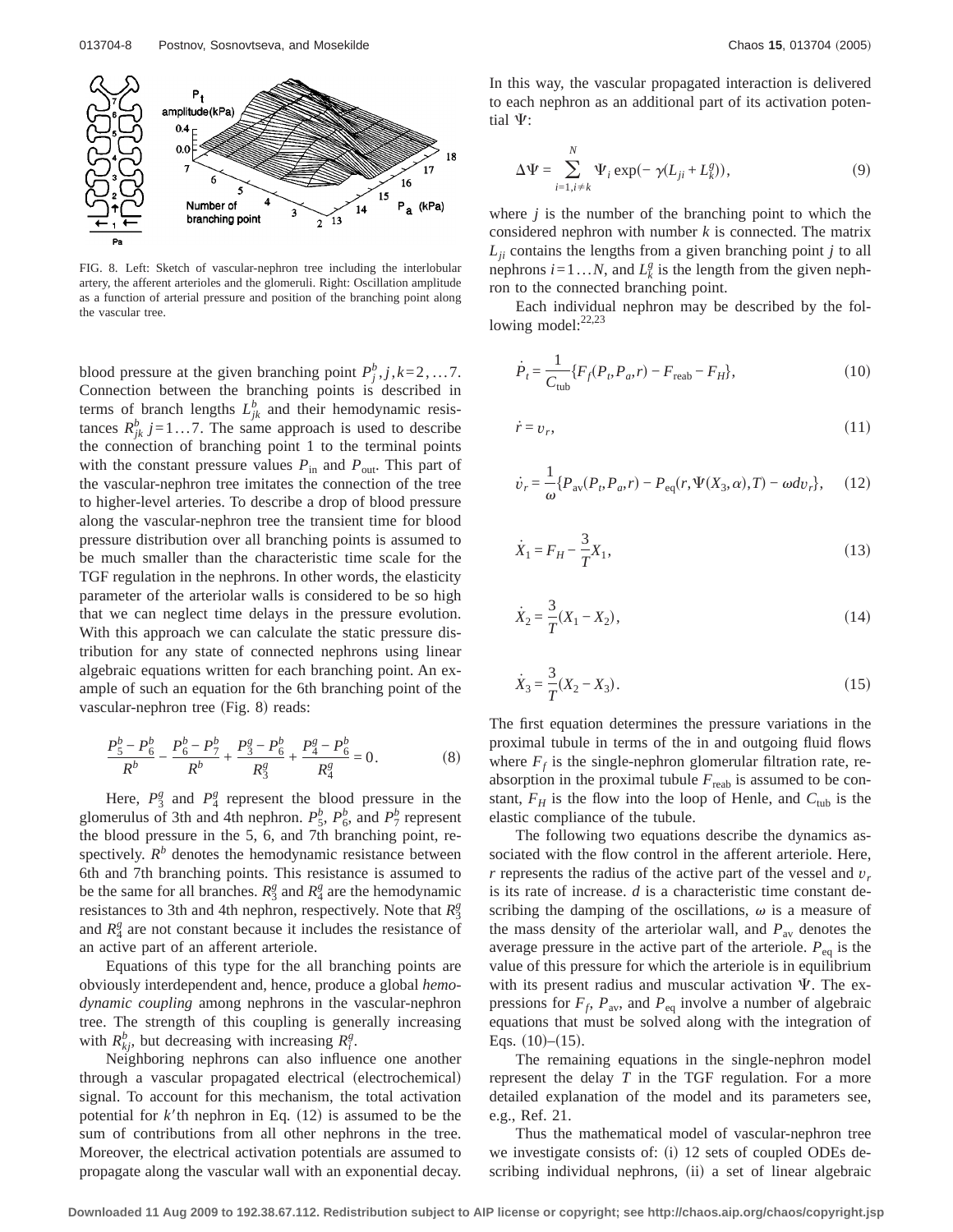

equations that determines the blood pressure drop from one branching point to another, and (iii) algebraic relations for the vascular interaction.

Depending on the choice of the control parameters, the amplitudes of the pressure oscillations in the nephron tree are found to be different at different positions in the tree. Due to model symmetry, two nephrons connected to the same node have the same oscillation amplitudes. Thus, we can refer to the number of the branching point to describe the amplitude properties. Branching points 2, 3, and 4 may correspond to deep nephrons and branching points 6 and 7 to superficial nephrons. Experimentally, only the pressure oscillations in nephrons near the surface of the kidney have been investigated. However, we suppose that both deep (juxtamedullary) and superficial nephrons can exhibit oscillations in their pressures and flows.

When varying the arterial pressure, different amplitude patterns can be observed in the multinephron models  $(10)$ – $(15)$ ,  $(8)$ , and  $(9)$ . For low values of the arterial pressure *Pa*, vanishing amplitude of the tubular pressure oscillations can be observed near the top of the tree (i.e., in branching points  $5, 6, 7$ . The nephrons connected to these points operate in a damped regime like the population pools we discussed in the above example. In the individual nephron model, the self-sustained dynamics is bounded by two points of a Hopf bifurcation at  $P_1$ =11.48 kPa and  $P_2$ =13.86 kPa. The calculated value of the mean blood pressure in branching point 5 is lower than  $P_1$ . Hence, neither nephrons connected to this point nor nephrons downstream to it oscillate. As  $P_a$  increases above  $P_2$ , the upstream nephrons stop to oscillate. For intermediate values of  $P_a$  there is a cluster of nephrons with self-sustained dynamics in the middle section of the tree. Finally, for high enough values of  $P_a(>17 \text{ kPa})$ only nephrons connected to the branching points 6 and 7 display oscillations because for all other nephrons the blood pressure in the corresponding branching point is too high. Thus, the oscillatory amplitude patterns along a nephron tree have a reasonable explanation in terms of a drop in driving pressure from one branching point to the next, causing a change of the operating regime of the individual nephrons.

# **2. Coupling-induced inhomogeneity in vascular-nephron tree**

The nephron tree represents an extended network whose complex dynamics is controlled by a significant number of parameters. To focus our investigations we shall emphasize the generic aspects of cooperative behavior in the network

FIG. 9. (a) Slow frequency adjustment with varying vascular coupling  $(P_a=13.3 \text{ kPa}, R^b=0.002 \text{ kPa}\cdot\text{s/nl}).$ Insert shows the variation of  $f<sub>h</sub>$  for the first nephron vs  $\gamma$ . Phase entrainment of the slow mode at (b)  $\gamma$  $=1.6$  mm<sup>-1</sup> and (c)  $\gamma$ =4.0 mm<sup>-1</sup>;  $(R<sup>b</sup>=0.002$  kPa·s/nl and  $P_a = 13.3$  kPa). Phase differences are calculated with respect to the first nephron.

rather than its physiologically relevant properties. From a structural point of view, the object we consider is a population of globally coupled two-mode oscillators.24 Besides the relatively slow mode produced by the TGF mechanism with its inherent delay of about 15 s (associated with the flow of fluid though the loop of Henle), there is a five to six times faster mode arising from the response of the smooth muscles in the arteriolar wall. A typical phenomenon that can be observed in such systems is synchronization. Namely, a certain degree of frequency and/or phase entrainment is expected to occur under variation of appropriate control parameters.

From the classical theory of synchronization it is known that there are two main parameters: The strength (or type) of the interaction and the degree of frequency mismatch. Our first question is, therefore, how the control parameters of the vascular network are related to the synchronization parameters. We have previously shown<sup>25</sup> that increasing vascular coupling leads to in-phase synchronization while strong hemodynamic interaction can produce anti-phase entrainment. We would expect similar results in our nephron tree. However, the influence of the arterial pressure  $P_a$  and of the hemodynamic resistances between the neighboring branching points is not trivial since these parameters also affect the natural dynamics of the individual nephrons. Let us perform a few experiments to clarify the situation.

Trial 1. Weak hemodynamic coupling

With the parameters used in Fig. 8, a choice of the arterial pressure of  $P_a = 13.3$  kPa allows all nephrons to be in the oscillatory regime. Here, the hemodynamic resistance has been assumed to be  $R^b = 0.002$  kPa·s/nl. The vascular coupling may then be varied by adjusting of  $\gamma$  from 1.6 mm<sup>-1</sup> (strong interaction) to 4.0 mm<sup>-1</sup> (weak interaction). As defined above,  $R^b$  denotes the flow resistance between two successive branching points of the vascular tree (see Fig. 8), and the parameter  $\gamma$  measures the length constant associated with the exponential decay of the vascular propagated coupling along the arterioles. The frequency distribution among the nephrons is shown in Fig. 9 for the slow (h) oscillatory mode.

For  $\gamma=1.6$  mm<sup>-1</sup>, the frequencies of the slow TGF mediated modes are locked at the same value  $f_h$ =0.0275 Hz for all the nephrons. Hence, strong vascular coupling leads to perfect frequency locking along the tree. With decreasing coupling strength, the collective behavior becomes asynchronous. In Fig. 9(a) this is illustrated by the curves for  $\gamma = 2.5$ and  $\gamma$ =3.0 mm<sup>-1</sup>. Surprisingly, we find that with further reduction of the coupling ( $\gamma$ =4.0 mm<sup>-1</sup>), all nephrons again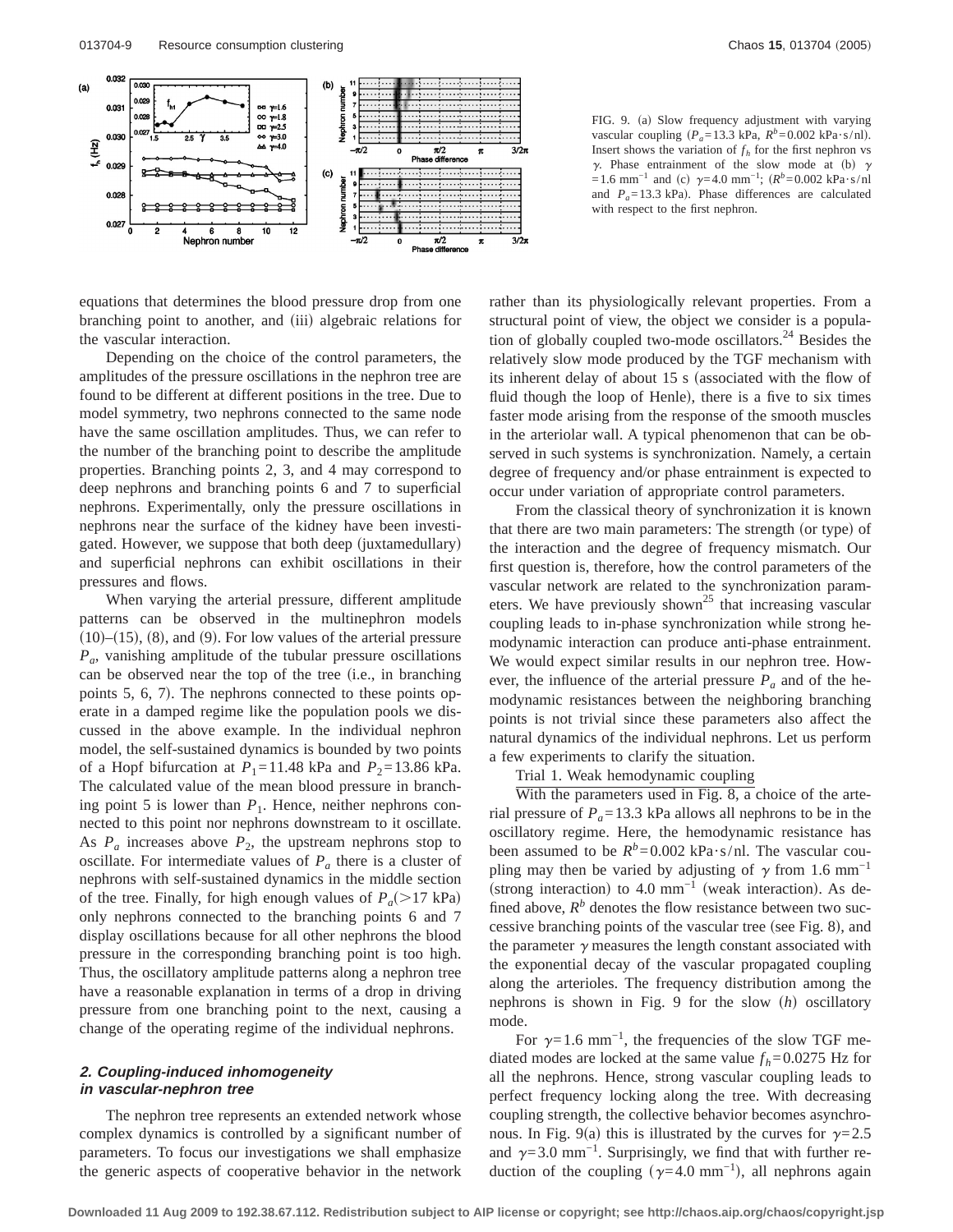

FIG. 10. (a) Slow frequency adjustment for  $R^b = 0.01$  kPa·s/nl with varying vascular coupling. Phase entrainment of slow dynamics at (b)  $\gamma = 1.6$  mm<sup>-1</sup>; and (c)  $\gamma = 3.0 \text{ mm}^{-1}$ .  $(R^b = 0.01 \text{ kPa} \cdot \text{s/nl} \text{ and } P_a = 13.3 \text{ kPa}$ .

demonstrate a synchronous state, now at  $f_h \approx 0.0287$  Hz. To explain this, let us consider the phase dynamics  $[Figs. 9(b)]$ and  $9(c)$ ]. In the first synchronous state (strong vascular coupling), in-phase relationships are clearly observed for the slow TGF oscillations [Fig.  $9(b)$ ], while the second state (weak vascular interaction) corresponds to out-of-phase synchronization [Fig.  $9(c)$ ]. Probably, in this case, the hemodynamic coupling plays the ordering role. The insert in Fig.  $9(a)$  illustrates how the locking frequency within a certain range shifts non-monotonically with varying vascular coupling.

#### Trial 2. Stronger hemodynamic coupling

To examine the hypothesis that the hemodynamic interaction mechanism is responsible for the out-of-phase synchronous state at large  $\gamma$ , we increase the initial hemodynamic coupling to  $R^b = 0.01$  kPa·s/nl and perform the same experiment with increasing vascular interaction.

Let us focus on the changes in the slow dynamics of the nephrons. For strong vascular coupling  $(\gamma=1.6 \text{ mm}^{-1})$  all nephrons are frequency locked (Fig. 10). However, this synchronous state is out-of-phase [Fig.  $10(b)$ ] in contrast to trial 1. With decreasing vascular coupling one can observe asynchronous behavior diagnosed both as frequency and phase divergence [Fig.  $10(c)$ ]. Note that the pairs of nephrons connected to the same branching point remain synchronous, and the first 6 nephrons operate in synchrony although the distribution looks a little washed out, but remains limited.

However, a globally synchronized state similar to the state shown in Fig. 9 is not achieved even for  $\gamma$  $=10.0$  mm<sup>-1</sup>. We conclude that a stronger hemodynamic coupling is unable to synchronize the slow mode oscillations in the whole tree.

With increasing vascular coupling the nephrons are found to synchronize at a lower frequency than in the case of small vascular coupling. This effect cannot be explained solely in terms of the in-phase nature of the vascular coupling. To find an explanation of the observed behavior, let us consider how the vascular coupling influences *the natural frequency* of the individual nephron. Here, the natural frequency of the  $j$ <sup> $\prime$ </sup>th nephron is understood to be the frequency of a the nephron pressure oscillations in the absence of interaction, but with the same driving pressure as the pressure at a branching point to which the nephron is connected, i.e.,  $P_a = P_j^b$ . Since the vascular coupling acts via the activation potential  $\Psi$  of each nephron [Eq. (9)], it can influence the operating regime of the nephron. For in-phase synchronous state, one can estimate this influence via an artificial variation of  $\Psi$  in the individual nephron:  $\Psi' = k\Psi$ . Here,  $\mu$  is a scaling factor, the stronger the vascular coupling is, the larger  $\mu$  will be. Figure 11 illustrates how the nephron frequency depends on  $\mu$ . It is clearly seen that the oscillation frequency changes in a nonmonotonous way with increasing  $\mu$  and becomes lower in average. Thus the vascular coupling





**Downloaded 11 Aug 2009 to 192.38.67.112. Redistribution subject to AIP license or copyright; see http://chaos.aip.org/chaos/copyright.jsp**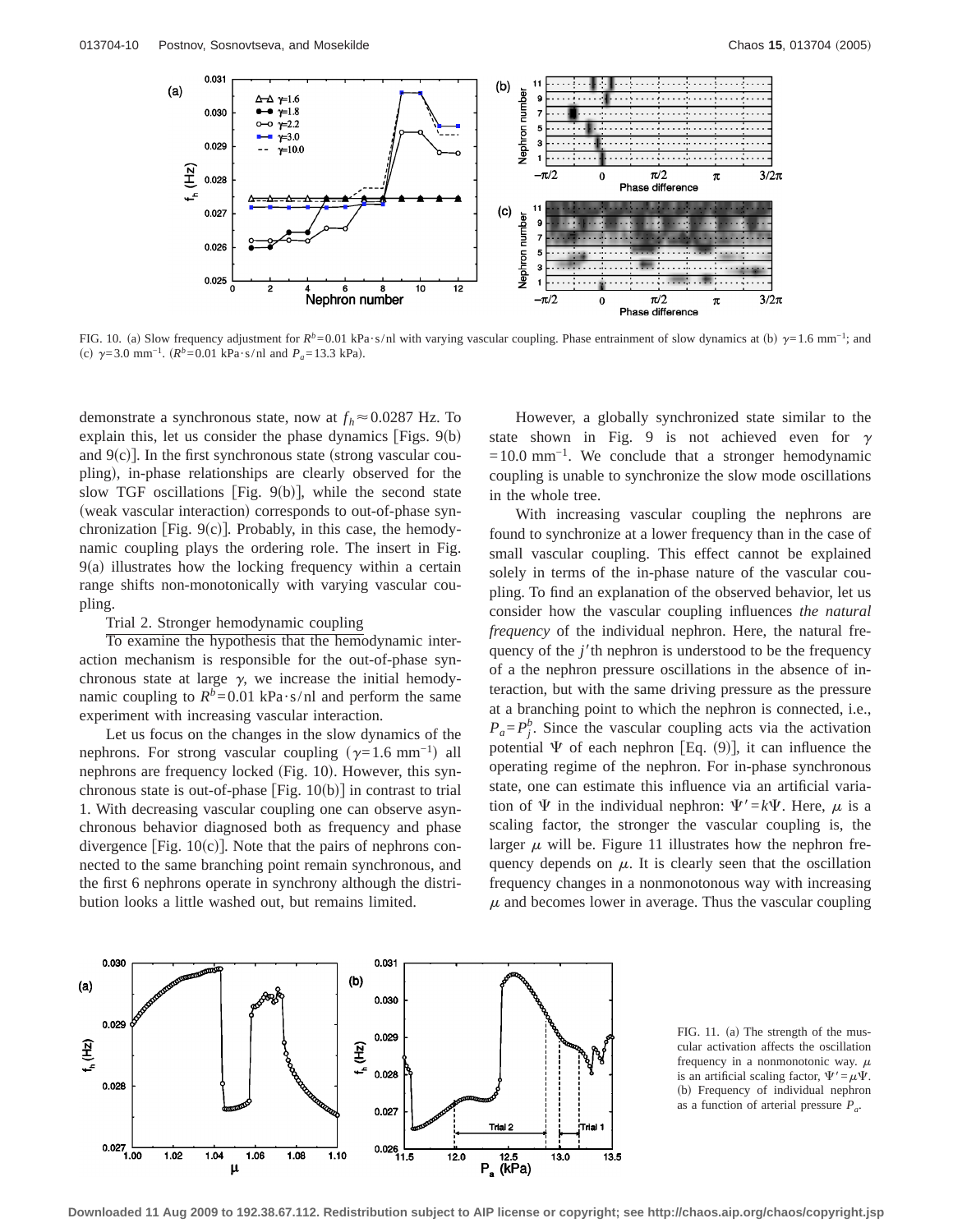in general reduces the nephron frequency [at least as long as it is introduced according to  $(9)$ ].

The influence of the hemodynamic coupling is even more complicated. However, a similar approach can be used. Because the value of the hemodynamic resistance  $R^b$  is closely related to the drop of arterial pressure along the vascular tree, it can cause essential changes in the oscillatory properties of the individual nephrons.

Figure  $11(b)$  shows how the nephron frequency depends on the driving pressure for the individual nephron. The curve is strongly nonmonotonic and includes pieces of gradual increase, gradual fall, as well as values of abrupt change. Clearly, such behavior is related to the bifurcations of the nephron oscillatory regimes. Thus a variation of the hemodynamic coupling can cause effects that are strongly nonmonotonous and depend on  $P_a$ . In Fig. 11(b), trials 1 and 2 are presented in terms of  $P_j^b$  drop along the vascular tree. It is seen that the first trial corresponds to a relatively small frequency mismatch among the nephrons while stronger coupling  $(R^b=0.01 \text{ kPa}\cdot\text{s}/\text{n}$  leads to a faster drop of arterial pressure along the tree and, hence, to a larger frequency mismatch.

We conclude that:

- (i) There is a clear evidence for clustering of oscillators in the vascular tree model. The clustering clearly resembles the similar phenomenon observed in our electronic model (Sec. II) and is obviously governed by the same mechanism;
- (ii) due to a coupling induced shift of the operating regime for each nephron, the hemodynamic resistance  $R^b$  acts in two different ways: As a coupling parameter and as a mismatch parameter; Variation of the parameters of the preglomerular vascular tree produces different conditions under which the nephrons along the tree operate, and this is equivalent to a mismatch between the nephrons;
- (iii) similar effects are observed for the vascular propagated coupling. All together, these mechanisms provide for a rather complex response of the system to variations in the coupling strengths.

# **IV. CONCLUSION**

We considered three examples of coupled oscillator systems where the coupling is mediated though the flow of resources that maintain the oscillatory state in the individual unit.

The electronic example representing a relatively simple chain structure allowed us to demonstrate generic behavioral patterns under competing coupling. Localized (finite sized) *clusters* of oscillating units that slide up and down the consumption chain in response to changing overall resource supply and coupling-induced inhomogeneity appear to be characteristic phenomena in such systems. For our general model of *N* identical oscillators, *coupling induced inhomogeneity* manifests itself either via an asynchronous intra-cluster behavior with a distribution of mean periods resembling the variation of the period of the individual oscillator with the energy supply parameter or (for stronger coupling) via smallsized clusters with out-of-phase synchronization that move along the chain. Note, the resource parameter limited region of self-sustained dynamics appears to be the necessary condition for such type of behavior.

The individual microbiological population pool only displayed a simple Hopf bifurcation. However, different resource delivering environments provide different behavioral patterns. By increasing the lateral resource supply, the chain of population pools could be driven into a state of increasing complexity with clusters of chaotic, frequency synchronized pools. The opposite case of afferent (downstream-only) nutrition provides a finite sized cluster with self-sustained dynamics, outside of which the oscillations die out.

The physiological example of a vascular tree involves a significantly more complicated coupling structure with the flow mediated hemodynamic coupling competing with a vascular propagated coupling of a very different nature. The nonlinearities of the considered physiological system (as specified though the open loop gain curve  $\Psi$  for the tubuloglomerular feedback mechanism), only allowed selfsustained oscillations in a finite range of resource supplies. At high and low afferent blood pressures, the individual nephrons displayed stable equilibrium points. Hence, the cluster formation mechanism we observed for a chain of electronic circuits manifests itself in full range. Inside the cluster (or when the cluster occupies the whole vascular tree) we again met the coupling induced inhomogeneity that now activated rather complex patterns due to the complex response of the individual system to external driving.

The type of coupling that we have considered in this paper is likely to be quite common in nature as well as in manmade systems. The generic nature of *the resource dependent coupling* suggests that it can serve as useful paradigm together with the well-known and widely used approaches assuming interaction via mechanisms unrelated to the resource supply.

#### **ACKNOWLEDGMENTS**

This work was partly supported by INTAS Grant No. 01-2061 and RFBR Grant No. 04-02-16769. D.P. acknowledges support from the Otto Monsteds Fund. O.S. acknowledges support from the Lundbeck Foundation.

- A. Pikovsky, M. Rosenblum, and J. Kurths, *Synchronization: A Universal Concept in Nonlinear Science* (Cambridge University Press, Cambridge,  $2001$ ).
- <sup>3</sup>V. S. Afraimovich and V. I. Nekorkin, "Chaos of traveling waves in a discrete chain of diffusively coupled maps," Int. J. Bifurcation Chaos Appl. Sci. Eng. 4, 631-637 (1994).
- <sup>4</sup>Y. Kuramoto, *Chemical Oscillations, Waves and Turbulence* (Springer, Berlin, 1984).
- <sup>5</sup>P. Meda, I. Atwater, A. Goncalves, A. Bangham, L. Orci, and E. Rojas, "The topography of electrical synchrony among  $\beta$ -cells in the mouse islet of Langerhans," Q. J. Exp. Psychol. 69, 719-735 (1984).
- <sup>6</sup>I. Z. Kiss, Y. Zhai, and J. L. Hudson, "Emerging coherence in a population of chemical oscillators," Science 296, 1676 (2002).
- S. Danø, F. Hynne, S. De Monte, F. d'Ovidio, P. G. Sorensen, and H. Westerhoff, "Synchronization of glycolytic oscillations in a yeast cell population," Faraday Discuss. **120**, 261-275 (2002).

<sup>&</sup>lt;sup>1</sup>A. T. Winfree, *The Geometry of Biological Time*, 2nd ed. (Springer, New York, 2001).